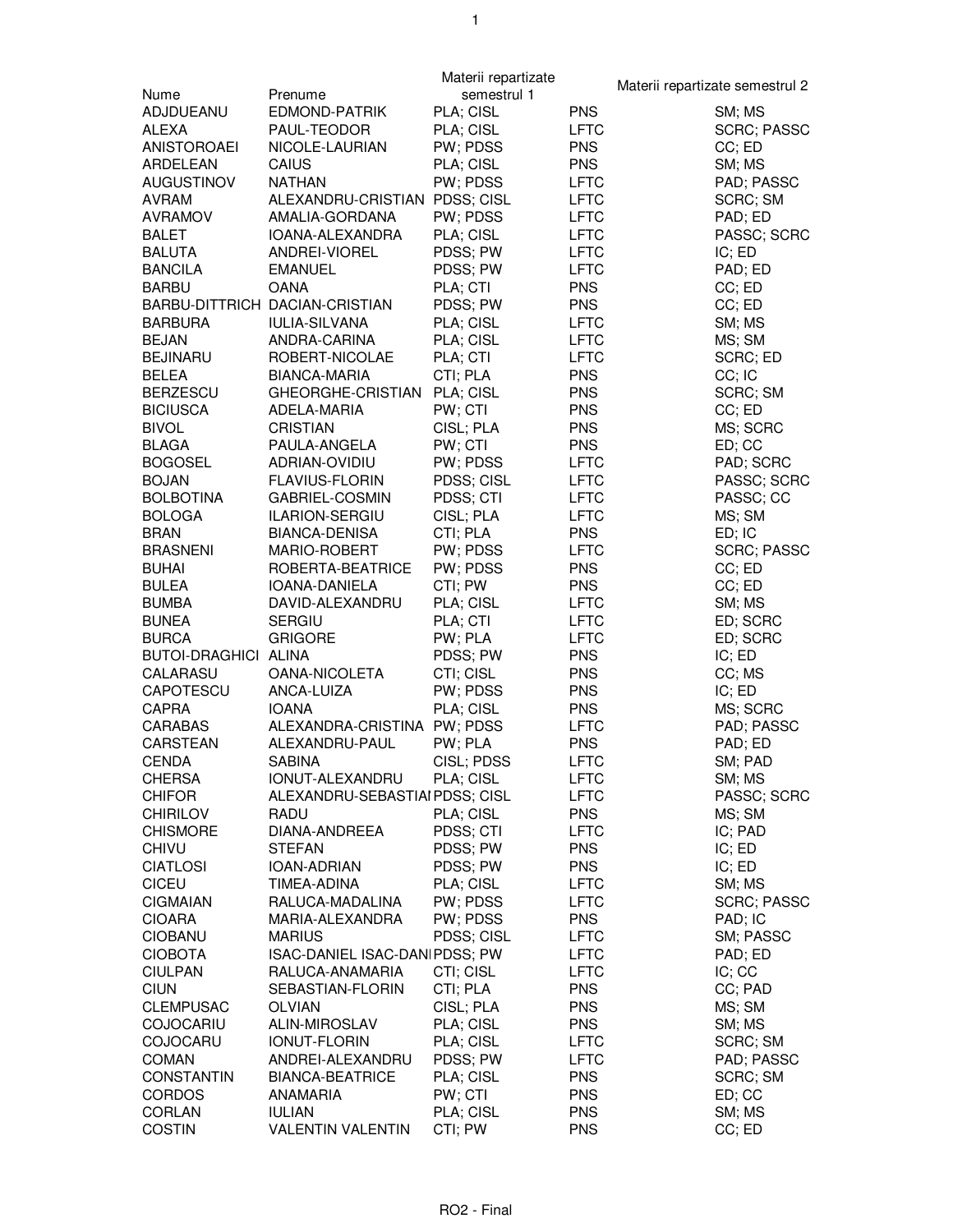| <b>COTOROBAI</b>              | <b>VLAD</b>                     | PDSS; CISL | <b>LFTC</b> | SM; MS             |
|-------------------------------|---------------------------------|------------|-------------|--------------------|
| <b>COTULBEA</b>               | ADRIAN-IONUT                    | PDSS; CISL | <b>LFTC</b> | PASSC; SCRC        |
| <b>COZMA</b>                  | REBECA-CRISTINA                 | PLA; CISL  | <b>LFTC</b> | CC; PASSC          |
| <b>CRACIUN</b>                | ALEXANDRU                       | PLA; CISL  | <b>PNS</b>  | SM; MS             |
| CRACIUNESCU                   | IONEL-COSMIN                    | PLA; CISL  | <b>LFTC</b> | SM; SCRC           |
| CRAIOVANU                     | CODRUTA-MIHAELA                 | PLA; CISL  | <b>PNS</b>  | SCRC; IC           |
|                               |                                 |            |             |                    |
| <b>CRETU</b>                  | <b>VALENTINA</b>                | PLA; CISL  | <b>PNS</b>  | MS; SM             |
| <b>CULEAC</b>                 | OLGA                            | PDSS; CTI  | <b>PNS</b>  | PASSC; PAD         |
| <b>CUNTAN</b>                 | ANDREI-DANUT                    | CISL; PLA  | <b>PNS</b>  | MS; SM             |
| <b>CURCA</b>                  | <b>VADIM</b>                    | PLA; CTI   | <b>PNS</b>  | SM; IC             |
| <b>DAN</b>                    | MIHNEA-VLAD                     | CTI; PW    | <b>PNS</b>  | IC; PAD            |
| <b>DANCIU</b>                 | BIANCA-DAIANA                   | CTI; PLA   | <b>PNS</b>  | CC; ED             |
| <b>DOGARU</b>                 | IASMINA-MARIA                   | CTI; PLA   | <b>PNS</b>  | CC; IC             |
| <b>DOHOTAR</b>                | DAIANA-IASMINA                  | CISL; CTI  | <b>PNS</b>  | MS; CC             |
| <b>DRAGOS</b>                 | <b>ADRIAN</b>                   | PDSS; PLA  | <b>LFTC</b> | PAD; SCRC          |
| <b>DRINCIANU</b>              | ALEXANDRU-MIHAI                 | PW; PLA    | <b>PNS</b>  | PAD; ED            |
| <b>DRINOVAN</b>               | BIANCA-CRISTINA                 | CTI; CISL  | <b>PNS</b>  | CC; SCRC           |
| <b>DRUTULESC</b>              | ROBERT-SAMUEL                   | CISL; PLA  | <b>LFTC</b> | MS; SM             |
| <b>DUDA</b>                   | VIVIANA-ALEXANDRA               | CISL; CTI  | <b>PNS</b>  | MS; CC             |
| <b>DULUTA</b>                 | CRISTINA-DANIELA                | PLA; CISL  | <b>LFTC</b> | SM; MS             |
| <b>DUMESCU</b>                | <b>MONICA</b>                   | PDSS; PW   | <b>LFTC</b> | PASSC; PAD         |
| <b>ESANU</b>                  | ANCA-ALEXANDRA                  | PW; PLA    | <b>PNS</b>  | ED; PAD            |
| <b>FEDER</b>                  | MIRCEA-STEPHAN                  | CTI; PLA   | <b>PNS</b>  | ED; CC             |
| <b>FILIMON</b>                | <b>DAVID</b>                    | PW; PDSS   | LFTC        | PAD; SCRC          |
| <b>FIRAN</b>                  | DARIUS-OVIDIU                   | PDSS; PW   | <b>PNS</b>  | PASSC; IC          |
| <b>FLOARE</b>                 | ANDREEA-ELIZA                   | CTI; PW    | <b>LFTC</b> | CC; ED             |
| <b>FLOREA</b>                 | ALEXANDRA-CRISTINA CTI; CISL    |            | <b>PNS</b>  | ED; CC             |
| <b>FLOROIU</b>                | MARIA-DENISA                    | PW; CTI    | <b>PNS</b>  | ED; CC             |
| <b>FULGA</b>                  | FABIAN-MARIAN                   | PDSS; PW   | <b>LFTC</b> | ED; PASSC          |
| <b>GARDNER</b>                | KRISS-ROBERT                    | PLA; CISL  | <b>LFTC</b> | <b>SCRC; PASSC</b> |
| GEORGEVICI-PRE GIULIA-OLIVERA |                                 | CISL; PLA  | <b>PNS</b>  | SCRC; SM           |
| <b>GHEATA</b>                 | NARCIS-ALEXANDRU                | CTI; CISL  | <b>LFTC</b> | SCRC; IC           |
| <b>GHEORGHIOIU</b>            | ALEXANDRA-CATALINA CTI; PW      |            | <b>LFTC</b> | PAD; IC            |
| <b>GHINESCU</b>               | LUCIAN-CALIN                    | PDSS; PW   | <b>PNS</b>  | IC; ED             |
| <b>GOLUBOV</b>                |                                 | PDSS; PW   | <b>LFTC</b> | IC; ED             |
|                               | DEIAN-ANDREI                    | PDSS; PW   |             |                    |
| GRAD                          | STEFANIA-IOANA                  |            | <b>PNS</b>  | ED; CC             |
| <b>GRAMESCU</b>               | DAN-MIHAI                       | PDSS; PLA  | <b>LFTC</b> | PAD; SM            |
| <b>GRECU</b>                  | DENISA-PETRONELA                | CISL; PLA  | <b>PNS</b>  | SCRC; MS           |
| <b>HAIDUC</b>                 | ALIS-MARIA ALIS-MARIA PDSS; PLA |            | <b>LFTC</b> | PASSC; PAD         |
| <b>HAISIUC</b>                | ANDREI CRISTIAN                 | PDSS; CISL | <b>LFTC</b> | SM; IC             |
| <b>HANC</b>                   | SILVIU-ALEXANDRU                | PLA; CISL  | <b>PNS</b>  | IC; SM             |
| <b>HANES</b>                  | ANDREEA-MIRUNA                  | PW; PDSS   | LFTC        | PASSC; PAD         |
| <b>HEDES</b>                  | IOAN-ALEXANDRU                  | PDSS; PW   | <b>LFTC</b> | SM; PAD            |
| HEJJA                         | RAUL-VICTOR                     | PW; CTI    | <b>PNS</b>  | SCRC; ED           |
| <b>HONU</b>                   | ANDREI-LAURENTIU-CA PDSS; CISL  |            | LFTC        | IC; SM             |
| <b>IANCU</b>                  | <b>MARIUS-LAURENTIU</b>         | PLA; CISL  | <b>LFTC</b> | MS; SM             |
| <b>IENCSI</b>                 | CLAUDIA-STEFANIA                | CISL; PLA  | <b>PNS</b>  | SCRC; MS           |
| <b>IOZSA</b>                  | ANDREI-ALEXANDRU                | PLA; PDSS  | LFTC        | <b>SCRC; PASSC</b> |
| <b>ISCRULEASA</b>             | <b>CATALIN SEBASTIAN</b>        | PW; PDSS   | <b>PNS</b>  | PAD; IC            |
| <b>IUGA</b>                   | <b>STEFANIA</b>                 | PDSS; PW   | LFTC        | ED; IC             |
| <b>IVANOV</b>                 | ANA-LARISA ANA-LARIS PW; PDSS   |            | <b>LFTC</b> | PASSC; PAD         |
| JANTU                         | PETRE-MARIN                     | PLA; CISL  | <b>LFTC</b> | SM; MS             |
| JULA                          | RALUCA-CORINA                   | PW; PDSS   | LFTC        | <b>SCRC; PASSC</b> |
| JULA                          | ALEXANDRU-RAUL                  | PDSS; PLA  | <b>PNS</b>  | PASSC; CC          |
| <b>JURCA</b>                  | RAUL                            | PW; PDSS   | LFTC        | PAD; IC            |
| <b>JURJ</b>                   | ALIN-BOGDAN                     | PDSS; PW   | <b>LFTC</b> | IC; PAD            |
| <b>JURJ</b>                   | <b>MIHAI-FLORIN</b>             | PW; PDSS   | <b>PNS</b>  | PAD; IC            |
| <b>KATONA</b>                 | ZOLTAN                          | PDSS; PW   | LFTC        | PAD; IC            |
| <b>KOTAI</b>                  | <b>TEODORA</b>                  | CISL; PLA  | <b>PNS</b>  | MS; SCRC           |
| LACATUSU                      | IONUT-BOGDAN                    | CTI; CISL  | <b>PNS</b>  | CC; IC             |
| LAUROVICI                     | MIHAELA-SILVIA                  | PW; PDSS   | <b>PNS</b>  | PAD; IC            |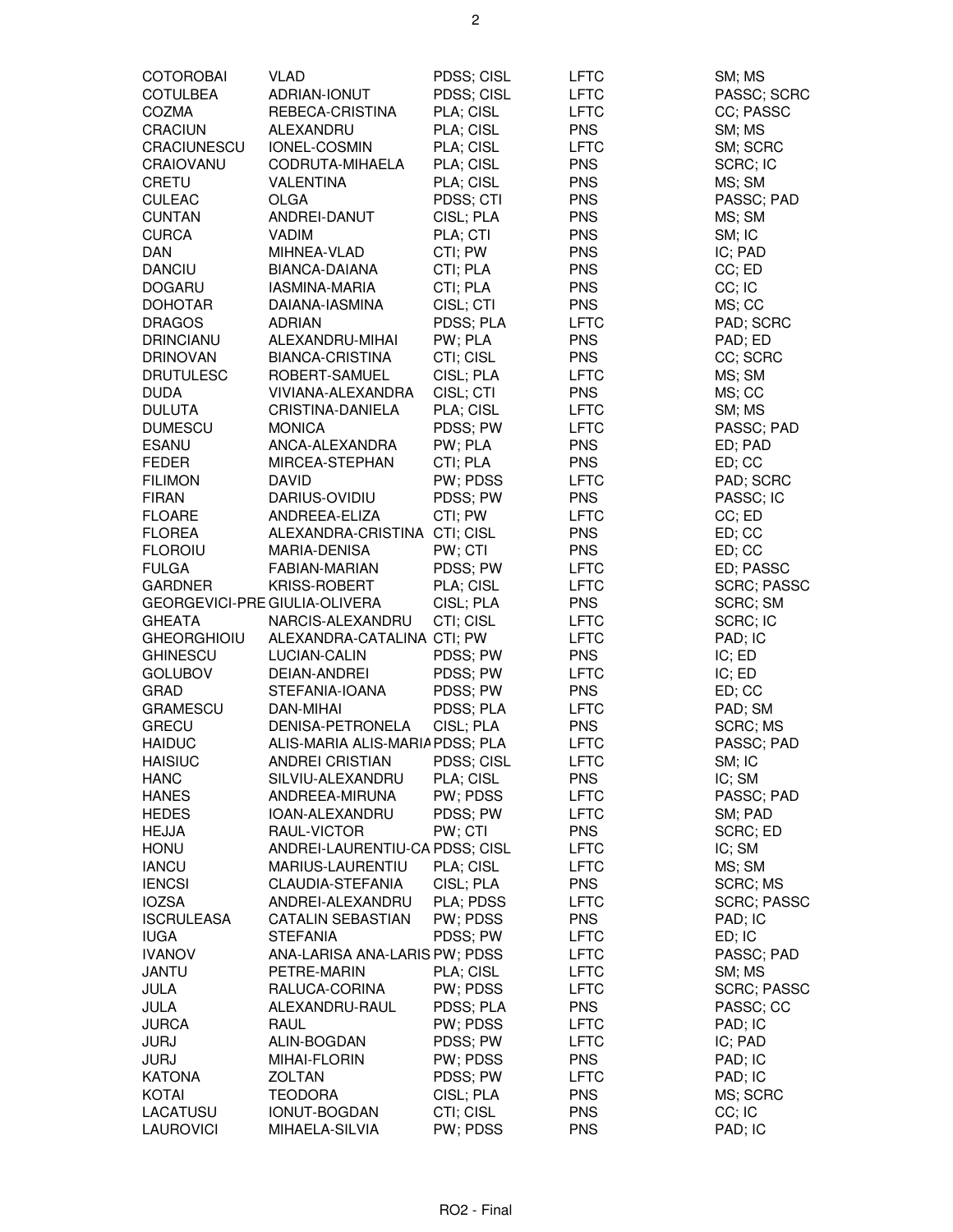| LAUS              | ANDREEA-DIANA                    | PDSS; PW   | <b>PNS</b>  | IC; ED             |
|-------------------|----------------------------------|------------|-------------|--------------------|
| LAZAR             | <b>BOGDAN-CONSTANTIN PW; CTI</b> |            | <b>LFTC</b> | PAD; SCRC          |
| LAZEA             | IOANA-BIANCA                     | PW; PDSS   | <b>LFTC</b> | <b>SCRC; PASSC</b> |
| <b>LIUBA</b>      | COSMIN-OVIDIU                    | CTI; PLA   | <b>PNS</b>  | SM; MS             |
| <b>LUNGA</b>      | DENISA-MELISSA                   | CTI; CISL  | <b>PNS</b>  | CC; IC             |
| MANAILA           | <b>DENIS-DANIEL</b>              | PDSS; CISL | <b>LFTC</b> | PASSC; SCRC        |
| <b>MANEA</b>      | <b>CIPRIAN-GABRIEL</b>           | PLA; CISL  | <b>PNS</b>  | CC; IC             |
| <b>MANTA</b>      | DENISA-VALENTINA                 | PW; CTI    | <b>PNS</b>  | CC; ED             |
| <b>MARGARIT</b>   | MARIA-TEODORA                    | PDSS; CTI  | <b>LFTC</b> | ED; IC             |
| <b>MATEI</b>      | <b>RARES</b>                     | CTI; PW    | <b>LFTC</b> | ED; CC             |
| MATEI             | MIRCEA-RADU                      | PW; CTI    | <b>PNS</b>  | SCRC; ED           |
| <b>MATEISESCU</b> | <b>MARIA</b>                     | PW; CTI    | <b>PNS</b>  | CC; ED             |
| <b>MATESONI</b>   | LIGIUS-SOREL                     | CTI; PLA   | <b>PNS</b>  | ED; IC             |
| <b>MICLUTA</b>    | PAUL-IOAN                        | PDSS; PLA  | <b>PNS</b>  | PASSC; IC          |
| <b>MIHAI</b>      | ANDREEA-ARIADNA                  | PDSS; PLA  | <b>PNS</b>  | PAD; CC            |
|                   |                                  |            |             |                    |
| <b>MILOS</b>      | <b>IVAN-DEIAN</b>                | CISL; PLA  | <b>PNS</b>  | SM; MS             |
| <b>MIRCIOAGA</b>  | <b>IULIA-LAURA</b>               | PW; CTI    | <b>PNS</b>  | ED; CC             |
| <b>MIRULESCU</b>  | GEORGE-REMUS                     | PDSS; PW   | <b>LFTC</b> | ED; PAD            |
| MITA              | STEFAN-DANIEL                    | CTI; PLA   | <b>LFTC</b> | IC; PAD            |
| <b>MLADIN</b>     | <b>RARES</b>                     | PW; CTI    | <b>PNS</b>  | SCRC; ED           |
| <b>MOCANU</b>     | <b>VERONICA</b>                  | CISL: PLA  | <b>LFTC</b> | MS; SCRC           |
| <b>MOSOR</b>      | ADRIAN-MIHAIL                    | CTI; PLA   | <b>LFTC</b> | ED; CC             |
| <b>MUNTEAN</b>    | ANDRA-OANA                       | PW; PDSS   | <b>PNS</b>  | IC; ED             |
| <b>MUNTEAN</b>    | NORBERT-CRISTIAN                 | CTI; CISL  | <b>PNS</b>  | CC; IC             |
| <b>NEGREA</b>     | <b>ANDREI-MARIUS</b>             | PDSS; PLA  | <b>LFTC</b> | PAD; IC            |
| <b>NETEDU</b>     | NICOL-ANEMONA                    | CTI; PLA   | <b>PNS</b>  | CC; IC             |
| <b>NISTORAN</b>   | CATALIN-DUMITRU                  | PLA; CISL  | <b>PNS</b>  | SM; MS             |
| NUELEANU          | <b>GABRIEL</b>                   | PLA; CISL  | <b>LFTC</b> | SM; MS             |
| <b>OLAH</b>       | TIBOR-DAVID                      | PLA; CISL  | <b>LFTC</b> | IC; PASSC          |
| ONUT              | KRISZTIAN-LASZLO                 | PLA; CISL  | <b>LFTC</b> | SM; MS             |
| OPRUT             | NICOLETA-CASIANA                 | PDSS; PW   | <b>LFTC</b> | CC; ED             |
| PALESCU           | ALEXANDRU-CONSTAN PW; CTI        |            | <b>PNS</b>  | ED; CC             |
| <b>PALIUC</b>     | <b>FILIP-SEBASTIAN</b>           | CISL; PLA  | <b>PNS</b>  | SM; IC             |
| PANAGHIU          | <b>NICOLETA</b>                  | PW; PDSS   | <b>LFTC</b> | PASSC; PAD         |
| <b>PANTEA</b>     | <b>DANIEL</b>                    | PW; PLA    | <b>LFTC</b> | CC; PAD            |
| <b>PAR</b>        | <b>TANIA-TEODORA</b>             | PW; CTI    | <b>PNS</b>  | ED; CC             |
| <b>PARA</b>       | ROXANA-ANDREEA                   | CISL; PLA  | <b>LFTC</b> | IC; PASSC          |
| PARVULESCU        | MIHAI-ALEXANDRU                  | PW; PDSS   | <b>PNS</b>  | PAD; PASSC         |
| <b>PASCU</b>      | CATALIN-ALEXANDRU                | PLA; CISL  | <b>PNS</b>  | SM; MS             |
| PAULESCU          | MARIA-ALEXANDRA                  | CTI; PDSS  | <b>PNS</b>  | CC; IC             |
| <b>PAUNOVIC</b>   | <b>DARJAN</b>                    | CISL; PLA  | <b>LFTC</b> | SCRC; SM           |
| PAVALONI          | ROBERT-IULIAN                    | PW; CTI    | <b>PNS</b>  | IC; ED             |
| PINZARIU          | TEODORA-ISABELA                  | PLA; CISL  | <b>PNS</b>  | ED; SM             |
| POPESCU           | <b>VICTOR-CRISTIAN</b>           | PLA; CISL  | <b>LFTC</b> | SM; MS             |
| <b>POZA</b>       | RADU-GABRIEL                     | PDSS; CTI  | <b>LFTC</b> | PAD; IC            |
| <b>PURCAR</b>     | IASMINA-MARIA                    | PW; PDSS   | <b>PNS</b>  | IC; ED             |
| REMETEA           | <b>DRAGOS</b>                    | PDSS; PW   | <b>LFTC</b> | PAD; IC            |
| <b>RIJNITA</b>    | <b>IOANA</b>                     | PDSS; PW   | <b>LFTC</b> | PAD; IC            |
| <b>RONCEA</b>     | MARIUS-ALEXANDRU                 | PDSS; CISL | <b>LFTC</b> | IC; CC             |
| <b>ROSA</b>       | <b>FLAVIUS-GABRIEL</b>           | PW; CTI    | <b>PNS</b>  | SCRC; ED           |
| <b>ROSCA</b>      | <b>AUGUSTIN</b>                  | PLA; CTI   | <b>LFTC</b> | PAD; IC            |
| <b>ROSCU</b>      | <b>EDWARD</b>                    | PDSS; PW   | <b>LFTC</b> | IC; PAD            |
| <b>ROTAR</b>      | CATALIN-AUGUSTIN                 | PW; CISL   | <b>PNS</b>  | SM; PAD            |
| <b>RUS</b>        | LAVINIA-CRISTINA                 | PW; PDSS   | <b>LFTC</b> | IC; PAD            |
| <b>RUSU</b>       | RADU-ALEXANDRU                   | PW; PDSS   | <b>PNS</b>  | PAD; SCRC          |
| <b>RUVA</b>       | PATRICIA-MADALINA                | PLA; CISL  | <b>PNS</b>  | SM; MS             |
| <b>RUVINIANTU</b> | <b>MARIA</b>                     | PDSS; CTI  | <b>LFTC</b> | IC; ED             |
| <b>SECOSAN</b>    | CATALIN-LUCA                     | PDSS; PW   | <b>PNS</b>  | PASSC; IC          |
| <b>SEITAN</b>     | RADU-CATALIN                     | PDSS; PW   | <b>LFTC</b> | PASSC; PAD         |
| <b>SENCIUC</b>    | PAULA-KRISTINE                   | PW; PDSS   | <b>PNS</b>  | IC; ED             |
| <b>SERBAN</b>     | RADU-ANDREI                      | PW; PDSS   | <b>LFTC</b> | PAD; PASSC         |